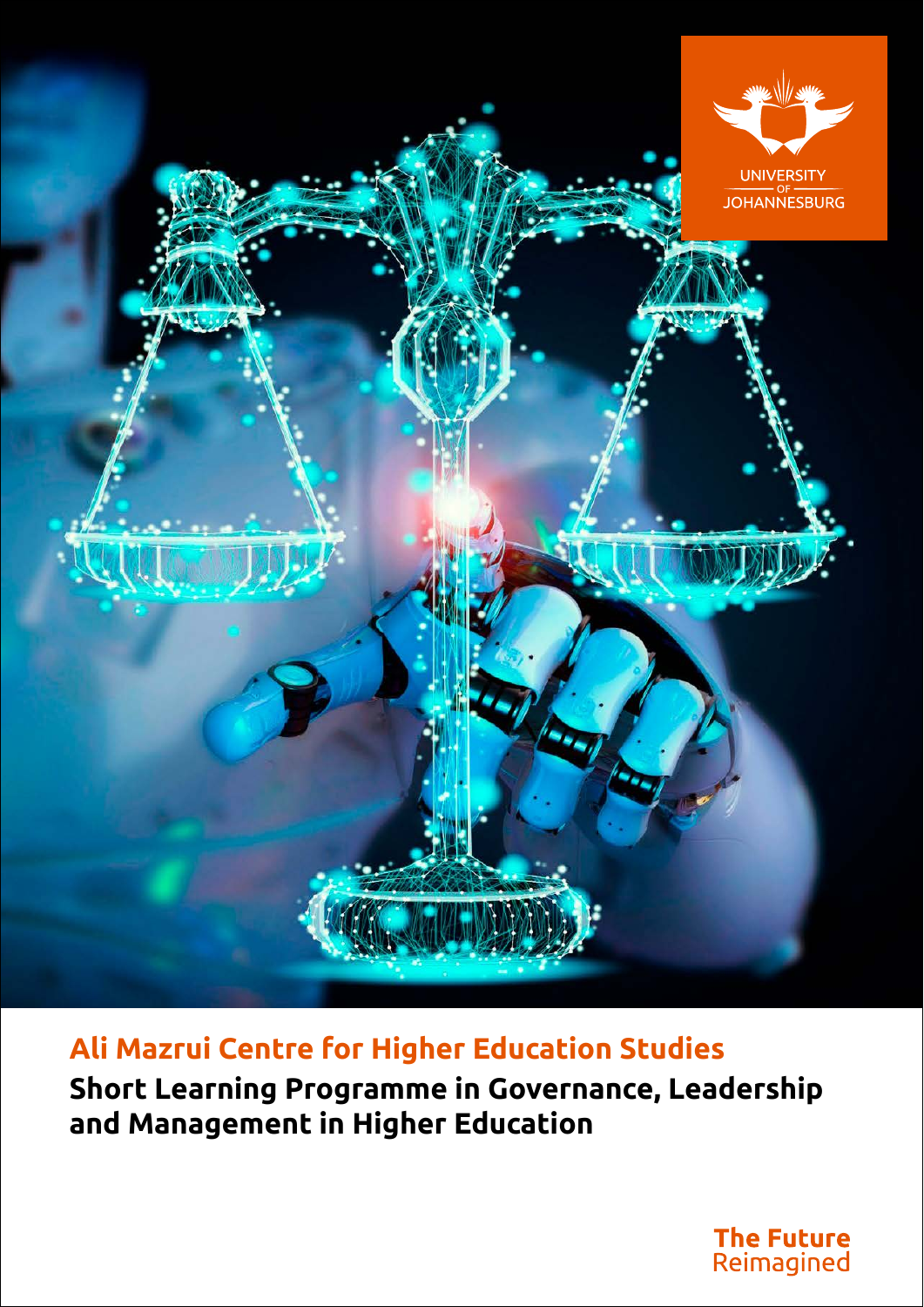## **The Programme**

The Faculty of Education of the University of Johannesburg is offering a Short Learning Programme (SLP) in Governance, Leadership, and Management in Higher Education. Successful candidates qualify for a certificate from the University of Johannesburg or for a credit bearing online module that will articulate towards a Master's degree in Higher Education Studies subject to approval by the Council on Higher Education (CHE).

The purpose of this SLP is to equip students with the concepts, models, approaches, and debates in higher education governance, leadership and management. It is intended to provide both theoretical and practical insights on diverse governance models, leadership styles and management functions in higher education, drawing perspectives from South Africa and beyond. It also provides students with an overall understanding of quality management, strategic planning, and policy processes in higher education. The course aims at providing students with a critical overview and understanding of the complexity of higher education governance and enables them to conceptualise and understand the dynamic aspects of change in higher education.

### **Programme Content**

#### **The programme covers the following topics:**

### **1. Competing models of governance in higher education**

This section provides a general introduction to higher education governance and the various models associated with it. Different governance models, including the statecentred model, the self-rule model, the market-oriented model, quasi-market models, etc., will be discussed in this section.

### **2. Processes of change in higher education institutions**

Change is a constant variable in higher education due to environmental forces related to technology, competition, market forces, political reforms, etc. This section discusses the process of change management in higher education, drawing different examples from diverse higher education systems.

### **3. Understanding higher education management and leadership**

This section discusses characteristics of higher education management processes, leadership styles, and governance structures. The concepts of strategic management and leadership styles, including trait theories, transformational, transactional, and laissezfaire leadership styles will be discussed.

**4. Higher education quality management concepts – quality control, assurance, and enhancement**

The concepts of quality in higher education and its management will be discussed in this section. Concepts including quality management, quality control, quality assurance, and enhancement will be discussed.

### **5. Strategic planning and policy formation in higher education**

The concept and processes of strategy and strategic planning in higher education will be discussed in this section.

### **6. Staff development and progression in higher education**

This section explores the different strategies within higher education institutions on staff development and progression.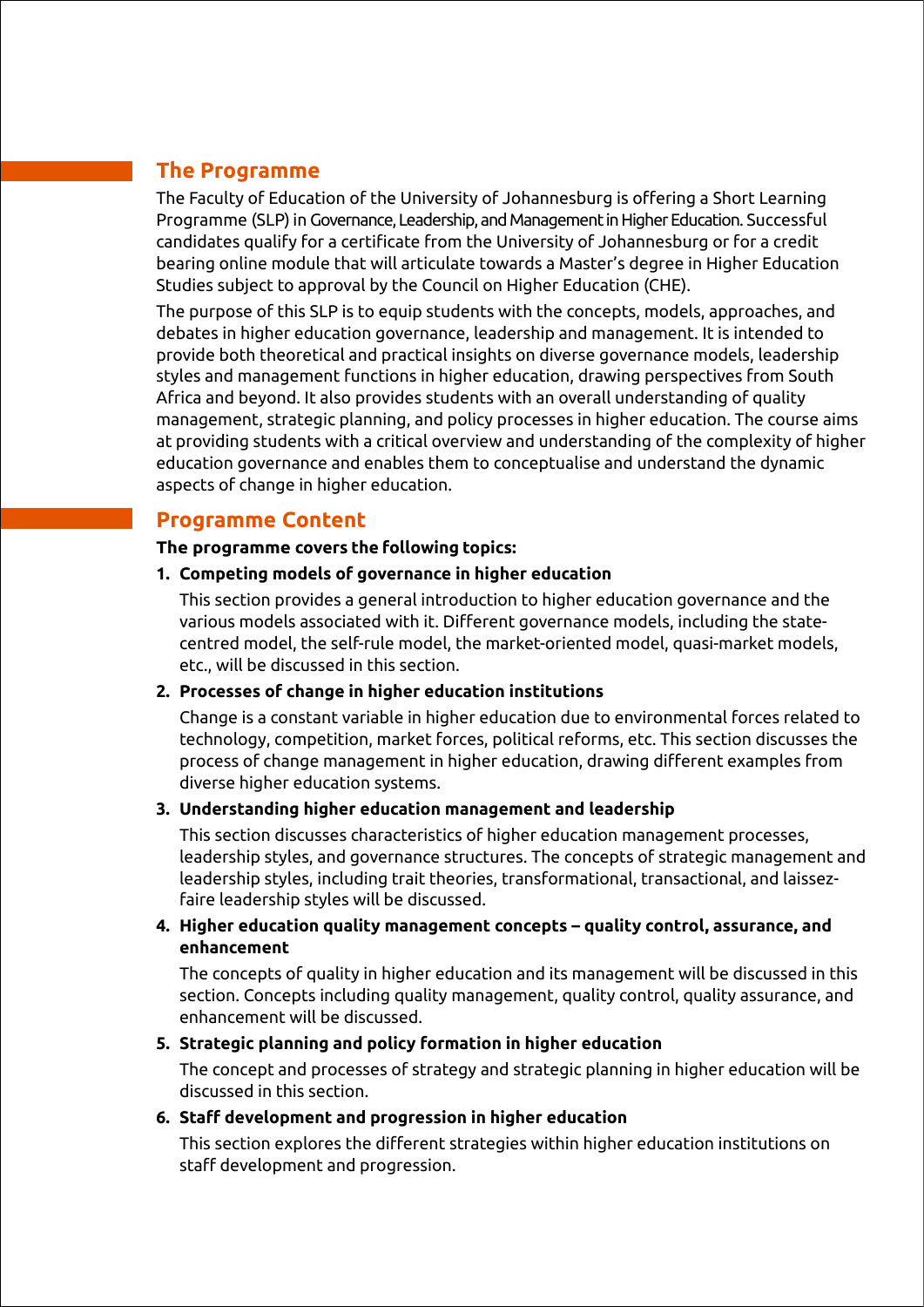# **Programme Leader**

Dr Mukovhe Masutha and Prof Emnet Woldegiorgis

### **Who Should Attend**

The course will be valuable for students in their career as educator, researcher, policy advisor and advocator. They will add value to the education sector, contributing to crucial debates and initiatives that have a direct bearing on the developments and policy processes of the tertiary sector. Students will be professionally fit to critically engage in both theoretical and policy dialogues on higher education issues. Moreover, they will benefit the society at large by extending their critical thinking and problem-solving skills to their various workplaces, in building visionary educational communities.

### **When**

The first intake for this Programme is in July 2022.

### **Admission Requirements**

Prospective candidates will need to have obtained a previous qualification with honours or a postgraduate diploma in the field of Education, Social Science or related fields as per the National Qualifications Framework (NQF) Level 8 qualification (or equivalent) to be admitted to the programme.

A minimum of 65% completion in the approved honours or a postgraduate diploma or the equivalent is also required.

Prior learning will be recognised as an integral part of education and academic practice if the candidate has a basic and general understanding and knowledge about the field of Education.

## **Mode of Delivery**

Online interactive platforms will be used. Course coordinators and presenters will engage students through utilising not only the UJ Learning Management System but also through other webinar platforms, including Zoom, social media chat rooms and online calls.

### **Assessment and Outcome**

Participation in online discussion forums and webinars, written assignment(s) and written examination.

**Outcome:** Successful students will receive a certificate from the University of Johannesburg or qualify for a credit bearing online module that will articulate towards a Master's degree in Higher Education Studies (as per university rules).

**Duration**

6 months



R3500.00